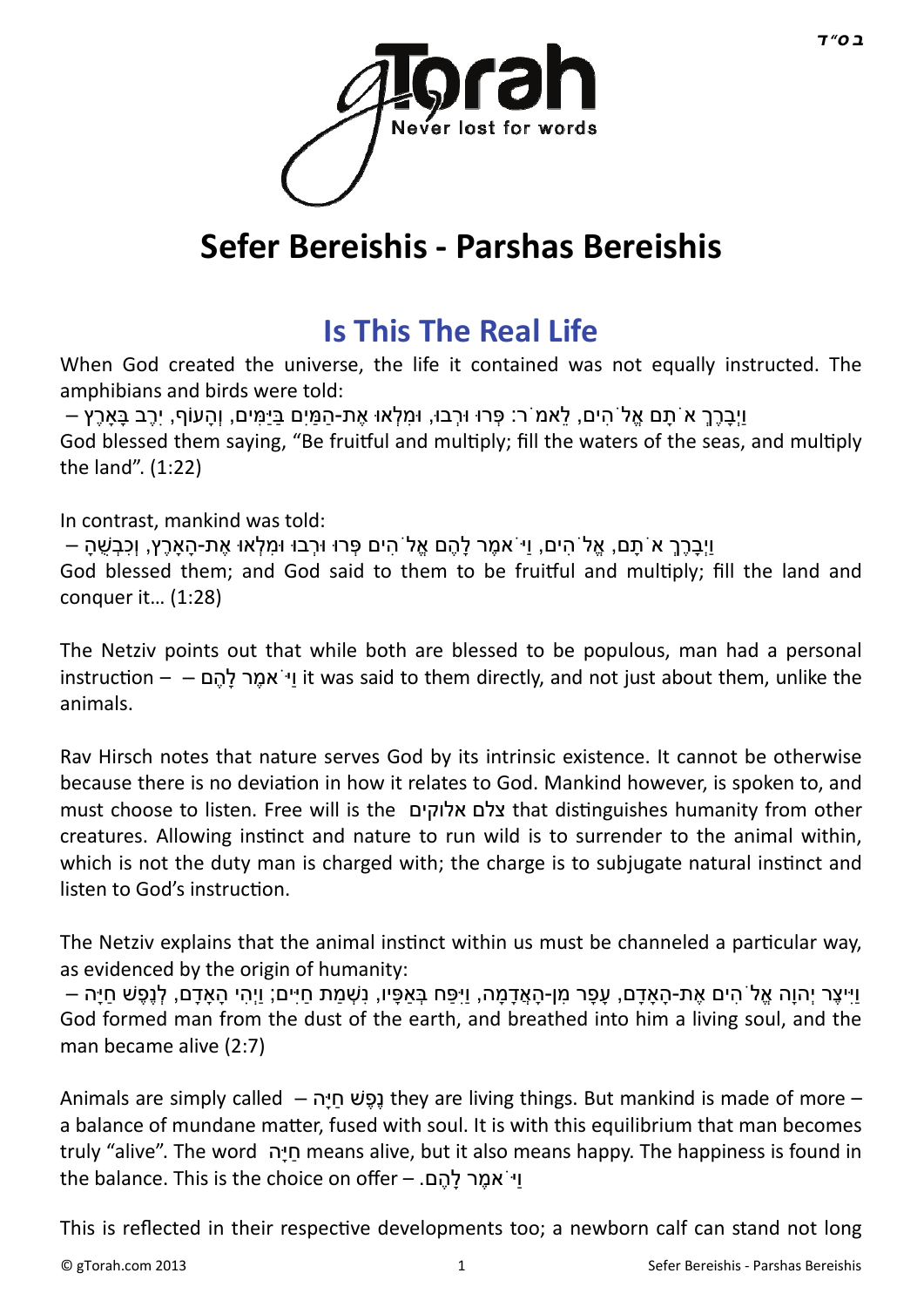after birth, and while it will get bigger, it is born as it will always be; whereas humans are born helpless, defenseless, and pretty useless for a relatively large part of their lives. Clearly then, mankind are intended for greater aspirations than cattle.

The body is the container of the soul. The soul has to operate the system, or it withers away. Think about the nature of consumerism; endless consumption of media, entertainment and pleasure. Is that not already dead..?

We're meant for more. To truly live.

## **[Shabbos, Rest, and Chasing Perfec](http://gtorah.com/2012/08/31/shabbos-rest-and-chasing-perfection/)tion**

Before the first Shabbos, where Hashem stopped creating things, the concluding overview sums up how Hashem related to His handiwork, finally complete:

ּ וִירִא אַלֹ הִים אֶת-כַּל-אֲשֶׁר עַשׂה, וְהִנַּה-טוֹב מְאֹ ד; ווְהִי-עֶרֶב וַיְהִי-בֹ קֶר, יוֹם הַשָּׁשִּׁי – And God saw all that He had done, and it was very good. With an evening and a morning, the sixth day. (1:31)

The Ramban teaches that everything in the universe, כל-אַשׁר עשׂה including the less pleasant things in life, is brought together into what Hashem calls – דֹא ְמ טוֹב excellent. Ultimately – everything is for the best. With a greater perspective, everything turns out for the best.

The Netziv further adds that this was not just true of that moment – that unique point in existence where Hashem created things  $-$  from then on, all potential futures were dormant, awaiting their moment. Developing the Ramban's concept, all latent potential is positive.

Rabeinu Bachye notes how at the conclusion of every other day, the Torah describes it as כי – טובit was "good". But on the final day, where all the different aspects of existence had been formed and came together, it became something else; – דֹא ְמ טוֹב" very" good. The creation itself was truly greater than sum of its parts; like a sophisticated machine, all the various levers, gears and cogs came together to become something utterly incredible.

The Kli Yakar points out the contrast between calling the first five days כי, and the conclusion of events is called דֹא ְמ טוֹב הֵנּ ִהְו. The Kli Yakar explains that כי is a term of clarification – that there is a deliberation weighing towards טוב clarification – that there is a deliberation weighing towards when everything comes together, it is – וְהוּה טוֹב מָא ד $i$  it is clear and absolutely good.

The Sforno explains that the conclusion of creation achieved a balance, an equilibrium; existence was literally "at rest" – precisely the definition of Shabbos, which is itself the state of perfection. With the acceptance and absorption of the imperfections in the world, which the Torah calls – וַיְהִ י-עֶרֶב וַיְהִ י-בֹקֶר, יוֹם הַשִּׁשִׁי – the sixth day – with the definite article, begins. Existence becomes whole, complete, and it is truly Shabbos. On